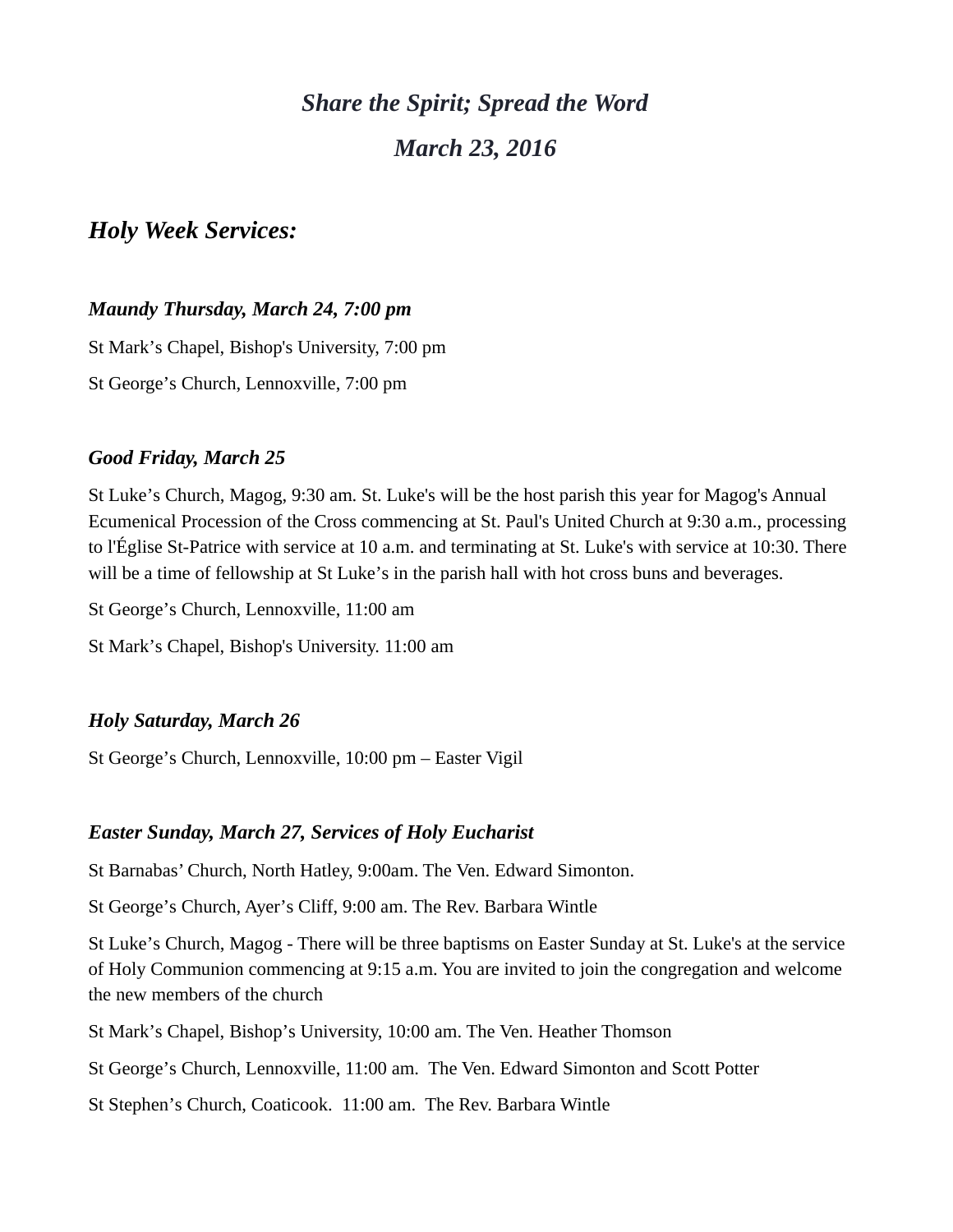#### *Episcopal Ordination of the Ven. Bruce Myers, Co-Adjutor Bishop Elect*

The Deanery is organizing a bus to transport deanery members to the Cathedral for the episcopal ordination on Ascension Day, Thursday, May  $5<sup>th</sup>$  at 6:30 pm. The bus will leave at noon to allow sufficient time for supper before the service. There is a reception following the service so the return trip will be late in the evening. The bus will stop in Richmond and Drummondville if required. The cost will depend on the number of participants. Reservations and pre-payment required. Please contact Kay Hartwell for information and to reserve your seat. [\(819 349-1971\)](tel:(819%20349-1971) The more the merrier and the more economical so plan to join us for this happy event.

#### *Sunday, April 3 - 2:00p.m.*

St Augustine's Church, Danville - Country Gospel Hour. Join with others from across the deanery as we hear scripture, pray, and listen to personal spiritual testimonies by guest speakers who reflect on the passage from scripture that has been most meaningful to them. Music is led by the Country Gospel band, "Dave and the Wranglers". Refreshments following the service are always a treat. If you would like tickets to this event (free but necessary so that we know how much food to provide) please contact [lynndillabough@gmail.com](https://webmail.ubishops.ca/owa/redir.aspx?SURL=9a57gD4r7ZWSjW6IDhyUWbYalWZgi5J55h8s7EFsnjYWbEchuELTCG0AYQBpAGwAdABvADoAbAB5AG4AbgBkAGkAbABsAGEAYgBvAHUAZwBoAEAAZwBtAGEAaQBsAC4AYwBvAG0A&URL=mailto%3Alynndillabough@gmail.com)

#### *Monday, April 4 - Monday, June 13, 7:00 - 8:00p.m.*

St George's Church Upper Room, Lennoxville - Lectio Divina. All are welcome to join this gentle reflection on the gospel reading for the upcoming Sunday. Using a technique that is at once both ancient and post-modern we listen for the leading of the Holy Spirit as we reflect on the meaning of the Word in our lives. Expect a lot of silence and expect to have your heart opened to God. If you have any questions about Lectio Divina, please contact [lynndillabough@gmail.com](https://webmail.ubishops.ca/owa/redir.aspx?SURL=9a57gD4r7ZWSjW6IDhyUWbYalWZgi5J55h8s7EFsnjYWbEchuELTCG0AYQBpAGwAdABvADoAbAB5AG4AbgBkAGkAbABsAGEAYgBvAHUAZwBoAEAAZwBtAGEAaQBsAC4AYwBvAG0A&URL=mailto%3Alynndillabough@gmail.com)

#### *Tuesday April 5, 5:15-6:45*

St Augustine's Church, Danville - Messy Church*.* All families with children 12 and under are welcome for this time of learning and worship. Parents (or grandparents) attend along with their children as we learn about our faith and enjoy a good meal. Storytelling, crafts, worship and dinner with materials and food all provided. We do collect a freewill offering during worship. This month we are learning about resurrection and hope. If you would like to attend, or would like more information about the program, please contact [lynndillabough@gmail.com](https://webmail.ubishops.ca/owa/redir.aspx?SURL=9a57gD4r7ZWSjW6IDhyUWbYalWZgi5J55h8s7EFsnjYWbEchuELTCG0AYQBpAGwAdABvADoAbAB5AG4AbgBkAGkAbABsAGEAYgBvAHUAZwBoAEAAZwBtAGEAaQBsAC4AYwBvAG0A&URL=mailto%3Alynndillabough@gmail.com)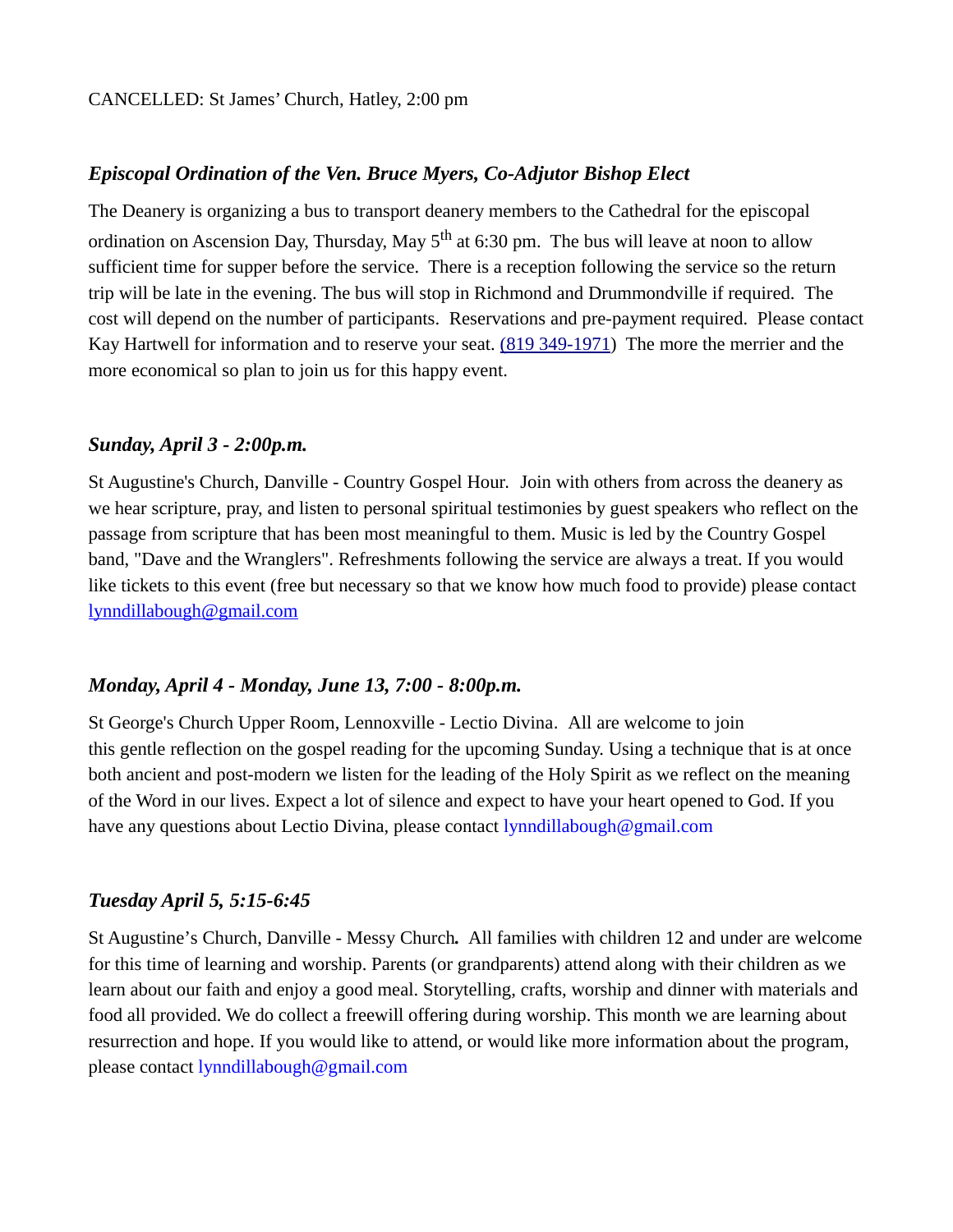# *Wednesday, April 6, 5:15-6:45*

*St Paul's, Bury - Messy Church.* All families with children 12 and under are welcome for this time of learning and worship. Parents (or grandparents) attend along with their children as we learn about our faith and enjoy a good meal. Storytelling, crafts, worship and dinner with materials and food all provided. We do collect a freewill offering during worship. This month we are learning about resurrection and hope. If you would like to attend, or would like more information about the program, please contact [lynndillabough@gmail.com](https://webmail.ubishops.ca/owa/redir.aspx?SURL=9a57gD4r7ZWSjW6IDhyUWbYalWZgi5J55h8s7EFsnjYWbEchuELTCG0AYQBpAGwAdABvADoAbAB5AG4AbgBkAGkAbABsAGEAYgBvAHUAZwBoAEAAZwBtAGEAaQBsAC4AYwBvAG0A&URL=mailto%3Alynndillabough@gmail.com)

#### *Saturday, April 9, 1:00 – 5:00 pm*

Opening to the Spirit Afternoon Writing Retreat at St Paul's United Church in Magog. Magog: All are welcome to join the authors of the weekly Opening to the Spirit column (Fridays in the Sherbrooke Record) for an afternoon of writing and sharing. Suggested \$19 donation to cover the cost of materials and refreshments. Refreshments provided. Please contact [lynndillabough@gmail.com](https://webmail.ubishops.ca/owa/redir.aspx?SURL=0TDUtmhxNBR-zF--M-US9RkmIL7_pc2nQV-AGspegafVnrL4zk3TCG0AYQBpAGwAdABvADoAbAB5AG4AbgBkAGkAbABsAGEAYgBvAHUAZwBoAEAAZwBtAGEAaQBsAC4AYwBvAG0A&URL=mailto%3Alynndillabough@gmail.com) for more information and to register.

#### *Saturday, April 16, 8 am – Noon*

St Anne's Church, Richmond - Spring Rummage Sale, 8 am \$3.00 bag sale / 10 am \$5.00 box sale.

#### *Monthly Services of Holy Eucharist in Senior Residences*

Third Wednesday of the month at the Wales Home, Richmond, 10:00 a.m. The Rev. Canon Fred Richardson celebrating, Ann Clark, pianist. Third Friday of the month at the Grace Village, 10:00 a.m. The Rev. Canon Fred Richardson celebrating assisted by Lorna Gordon, Sandra Gallichon, pianist. All are invited to attend.

# *Confirmation Class*

St John's Church, Waterville - Confirmation classes to begin at St. John's, Waterville. All who are interested please contact the Rev. Ruth Charleau ASAP so that she can plan the starting date and get material for everyone. 12 years old and up.

# *Wednesday Evenings until March 30, 6:00 – 8:00 pm*

St George's Church, Lennoxville - The Nicene Creed: What Does the Church REALLY Believe? A six week course on the Nicene Creed led by the Archdeacon will be held on the Wednesday Evenings in Lent. This course is particularly suitable for those of mature years considering preparation for the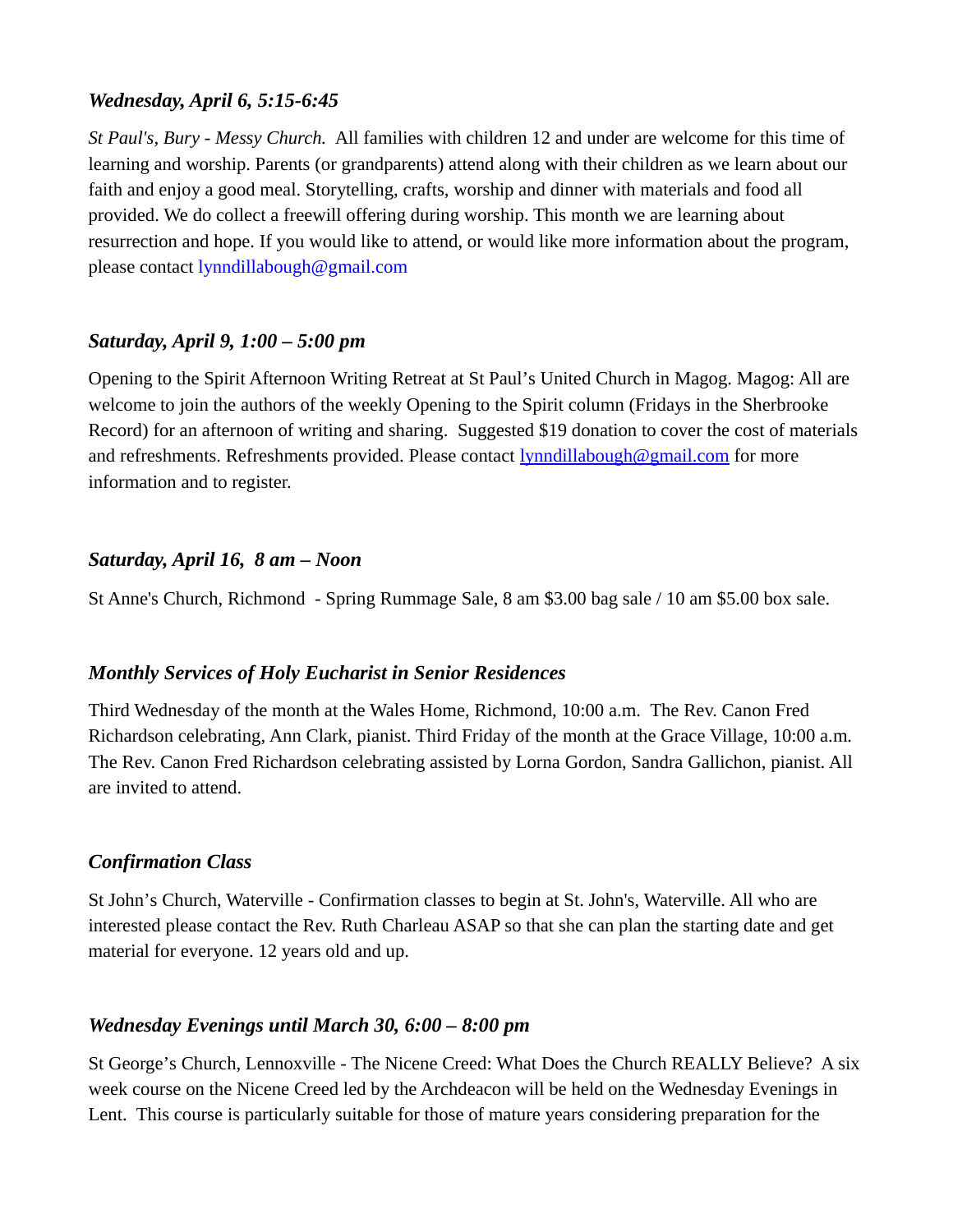Sacrament of Confirmation. It is also suitable for those interested in the theology and philosophy of foundational Christian thought.

Participants need not be Christians but it is for all those who are interested in what the Church REALLY believes as opposed to what most people THINK it believes. Conversation will take part over a Lenten soup supper. A sung service of compline to follow.

# *Education for Ministry - Year One: September 2016 until June 2017*

Beginning in September, there will be an opportunity for new participants from the deanery to begin the Education for Ministry program. Now is the time to start thinking about this. EfM is a four-year program of theological education for lay people. The commitment is high, but the rewards are many as you learn to reflect theologically on your own life and on the world in which we live. First year involves an intensive study of the Old Testament scriptures. The following three years are on the topics of: New Testament, Church History, Theology, Ethics, and Ecumenism/Inter-Faith Dialogue. All years have a strong component of practical theological reflection. In many dioceses this is the standard formation program for lay readers, but anyone seeking greater maturity in their faith will find the program enriching. Canon Lynn Dillabough is the registrar in the Deanery and co-mentors the program with the Rev. Ruth Charleau. You may contact her if you would like any more information. [lynndillabough@gmail.com.](https://webmail.ubishops.ca/owa/redir.aspx?SURL=hdjYUT7WCUNYqFZijozknMHWJ3aRy6vsqTzrilp56ZtP3_2s-BXTCG0AYQBpAGwAdABvADoAbAB5AG4AbgBkAGkAbABsAGEAYgBvAHUAZwBoAEAAZwBtAGEAaQBsAC4AYwBvAG0A&URL=mailto%3Alynndillabough@gmail.com)

# *First Saturday of Every Month, 9:00 – 11:00 am*

St Matthias Church, Fitch Bay – Community Coffee hour. Coffee, tea and muffins. No charge. Everyone welcome.

# *Every Tuesday*

Wales Home, Richmond - Bible Study on the book of Luke from 1:30 – 2:30.

All are welcome to this bible study in the chapel at the Wales Home. All materials are provided. Just bring a bible. We now have several people attending who are not residents of the home, so please feel free to join us any time. It may be a good opportunity to visit friends while you are there. Sometimes transportation from Lennoxville can be provided. Please contact [lynndillabough@gmail.com](https://webmail.ubishops.ca/owa/redir.aspx?SURL=hdjYUT7WCUNYqFZijozknMHWJ3aRy6vsqTzrilp56ZtP3_2s-BXTCG0AYQBpAGwAdABvADoAbAB5AG4AbgBkAGkAbABsAGEAYgBvAHUAZwBoAEAAZwBtAGEAaQBsAC4AYwBvAG0A&URL=mailto%3Alynndillabough@gmail.com) if you would like a drive or any other information.

Mark your Calendars for Upcoming Spring Events (Posters are attached. Please print and share with your congregation.):

• April 23rd, 9:30 - 3:30, Pastoral Ministry Workshop, hosted by the Deanery Pastoral Ministry Team